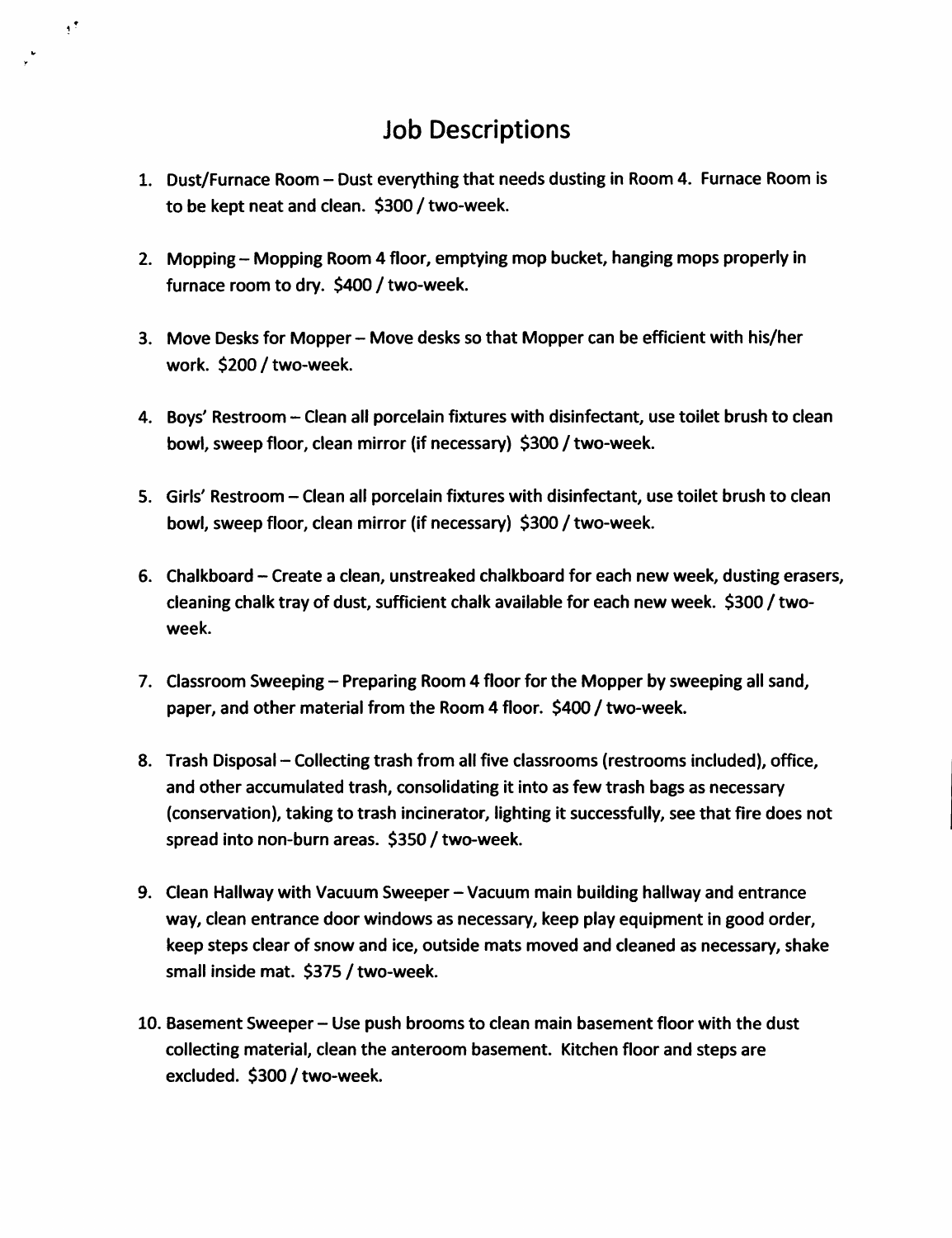- **11. Banker-Keep accurate business records of all transactions, pay salaries, collect rent, collect tithe, pay for any non-salaried service. \$600 / two-week.**
- **12. Inspector-See that all responsibilities are satisfactorily completed,responsible to remind any worker of unsatisfactory work, issue fines in increments of \$20 for each infraction, enforce the fines (money paid to banker), keep the premises looking neat and clean at all times, consult with teacher about level of perfection expected (copies of all fines to the teacher), consults with any Hebron School teacher about cleaning needs. \$400 / two-week.**
- **13. Safety Coordinator-Rings fire drill (once per month),tornado drill (once per quarter), keeps accurate records, allows no student to cross the roadway,reports any suspicious activity or hazards to any teacher. \$200 / two-week.**
- **14. Chapel Coordinator-Sets up Room <sup>4</sup> for chapel,including distributing songbooks and collecting them afterwards, ushers students to seats, meets and welcomes the Chapel speaker and shows him to his seat, sees that Room <sup>4</sup> is properly prepared for class after Chapel. \$250 / two-week.**
- **15. Physical Education Coordinator-Decides daily recess activities for Room 4, works with Room 4 Teacher if Teacher decides <sup>a</sup> particular activity is to be implemented, sees that all recess equipment is properly put away,reports broken equipment or missing equipment to Room <sup>4</sup> Teacher. \$200 / two-week.**
- **16. Laundry-Cleaning rags taken home for laundry and brought back folded each week, folded rags made available for all classrooms in furnace room. \$100 / two-week.**
- **17. Fines Coordinator-Keeps accurate records of any and all fines issued and collected, collects fines from infractions and presents them to the banker. \$200 / two-week.**
- **18. More income opportunities may arise based on needs that develop.** Fines Coordinator – Keeps accurate records or any and all fines issue<br>
collects fines from infractions and presents them to the banker. \$2<br>
More income opportunities may arise based on needs that develop<br>
Kitchen/Office C

**Each of these jobs requires a completed job application form. The Teacher makes the final decision as to who qualifies for the job applied for. Consideration will be provided on a firstcome, first-served basis.**

**These jobs will run for each quarter. In the new quarter, we start over with jobs,not bank accounts. Jobs can be renewed, even running for an entire school year.**

Visitor Greeter with *appropriate* evaluation forms.  $\frac{C}{\sqrt{3}}$ *itors* with *Arovide* visitors with the *video visitors* with *ili* **\*** *k \* k visitors* comfortable and feel welcome.<sup>4</sup><sub>20</sub>0/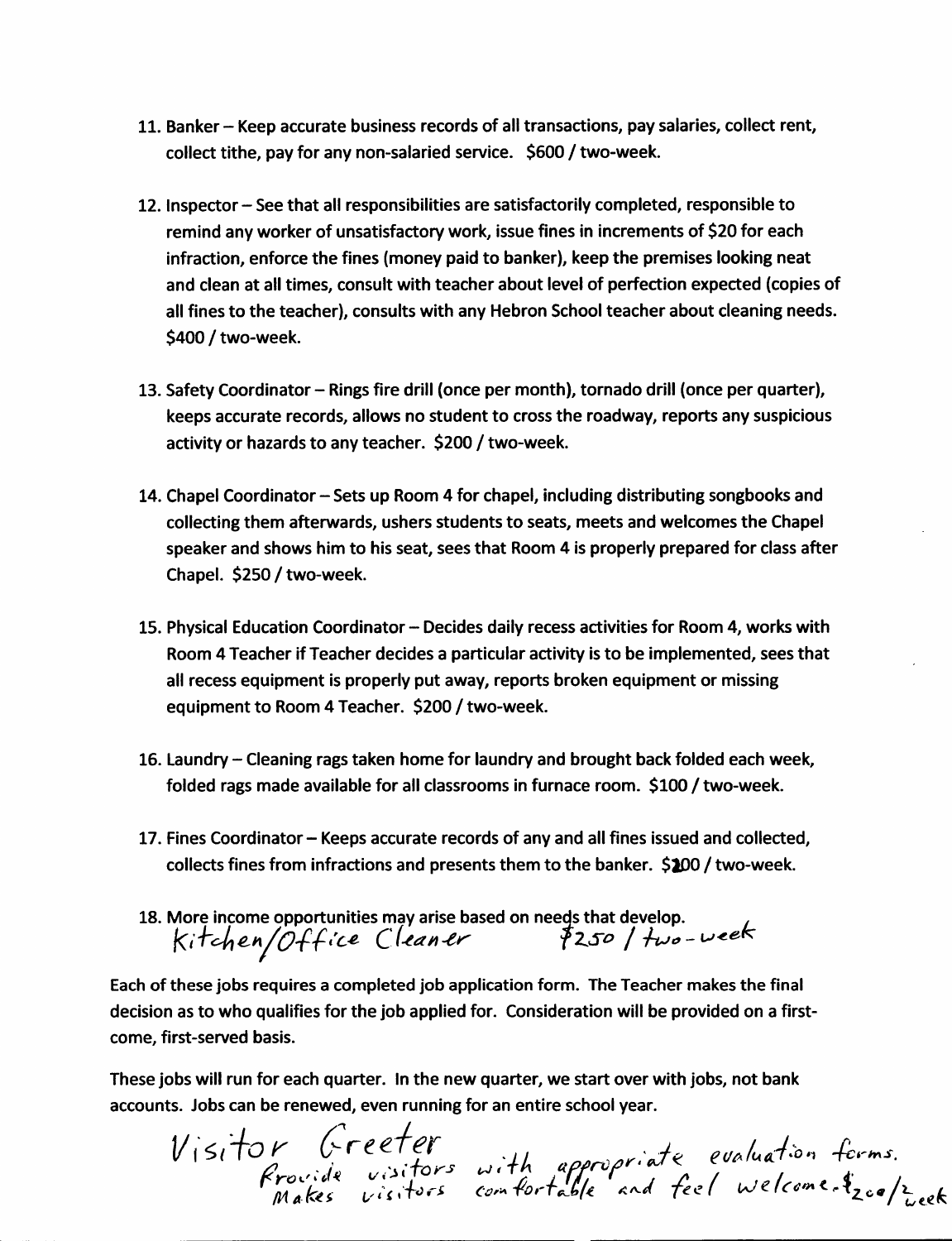# **Job Application**

| <b>Last Name</b>                                                                                                                                      | <b>First Name</b> | M.l.            |  |  |  |  |
|-------------------------------------------------------------------------------------------------------------------------------------------------------|-------------------|-----------------|--|--|--|--|
| Job Title                                                                                                                                             |                   | Level (1, 2, 3) |  |  |  |  |
| On the following lines, give a brief summary of your skills and experience that make you think you can<br>handle this job.                            |                   |                 |  |  |  |  |
|                                                                                                                                                       |                   |                 |  |  |  |  |
|                                                                                                                                                       |                   |                 |  |  |  |  |
|                                                                                                                                                       |                   |                 |  |  |  |  |
|                                                                                                                                                       |                   |                 |  |  |  |  |
| Tell how much time each day (on average) you think you will be able to devote to this job without<br>incurring too much homework or late assignments. |                   |                 |  |  |  |  |
|                                                                                                                                                       | Minutes per day   |                 |  |  |  |  |
| Give the names and phone numbers of at least 2 people we can contact to verify your information.                                                      |                   |                 |  |  |  |  |
| Name                                                                                                                                                  | Phone             |                 |  |  |  |  |
|                                                                                                                                                       |                   |                 |  |  |  |  |
|                                                                                                                                                       |                   |                 |  |  |  |  |
| Give a secondary job request, in case you don't get your first choice.<br>⋗                                                                           |                   |                 |  |  |  |  |

**Job Title Level (1, 2, 3)**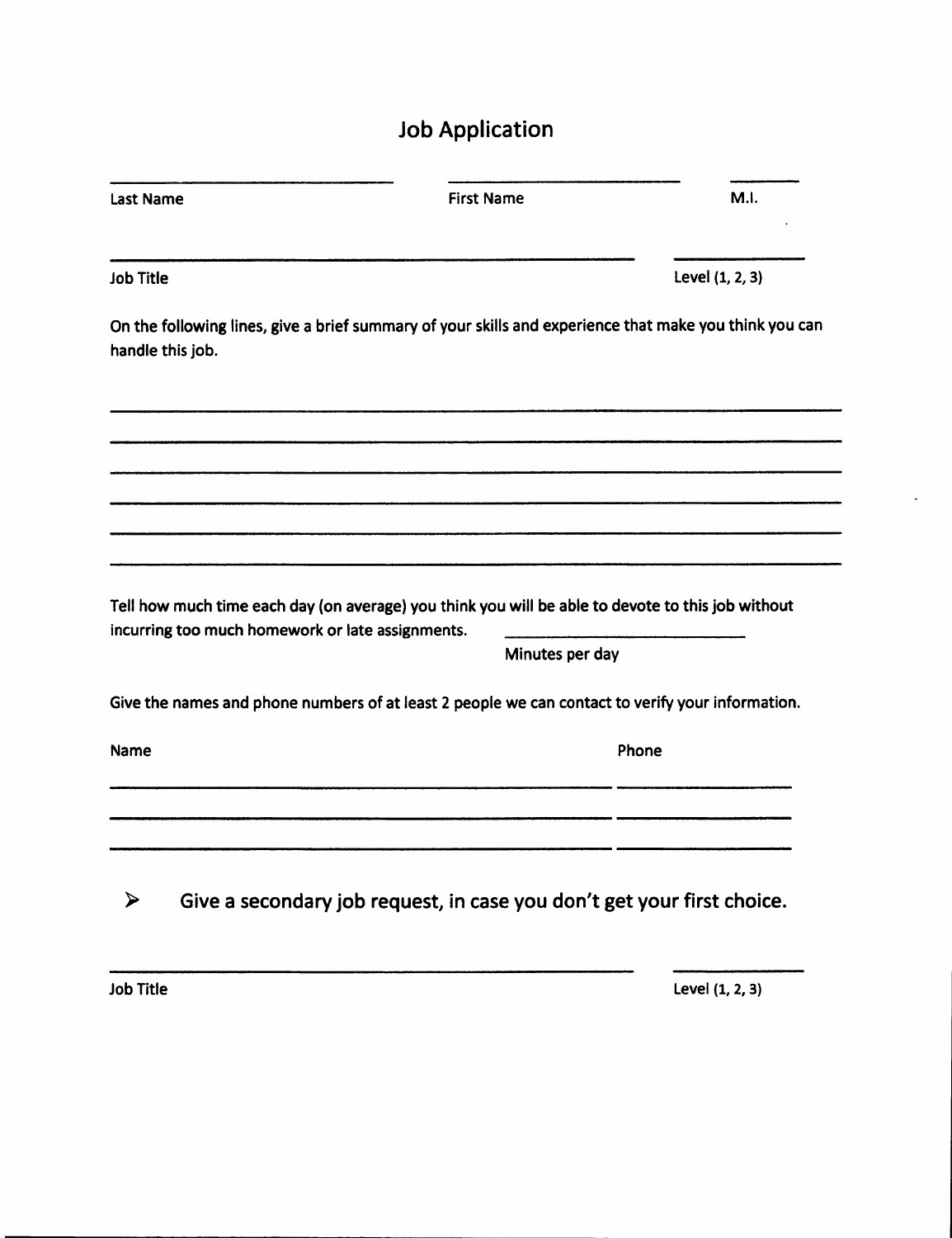#### Expenses

Each student will need to begin by renting a "property." No debt will be possible to incur. If no **cash, no purchase. Eventually <sup>a</sup> student may be able to "purchase" <sup>a</sup> property, at which time the monthly rent ceases.**

At the end of the school year we will cash out, with each student owning a certain amount of **"cash" which they will be able to convert to real cash with actual purchase power. The conversion rate will be determined later in the year.**

**Each week a gross income tithe will be paid to the bank. Each student will be responsible for his own tithe along with o report to-the teacher who will keep record of tithes paid.**

*'f 'o* <sup>A</sup> *<sup>4</sup> bti-yi*

**Class 1 Easy Glide Living**

**Rolling chairs - \$50 / month. Purchase <sup>x</sup> 5. Two available.**

**Class 2 Eastern Vista**

**Window seats - \$75 / month. Purchase <sup>x</sup> 5. Two available.**

**Class 3 Front and Center**

**First two rows of seats (not including window seats) - \$10 / month. Purchase <sup>x</sup> 5. Four available.**

**Class 4 Privacy Privilege**

**Last two rows of seats - \$60 / month. Purchase <sup>x</sup> 5. Four available.**

**Two kinds of property**

**Regular desk,regular chair - \$500 / month,purchased for \$2500.**

**One half table desk, folding chair - \$600 / month, purchased for \$4000.**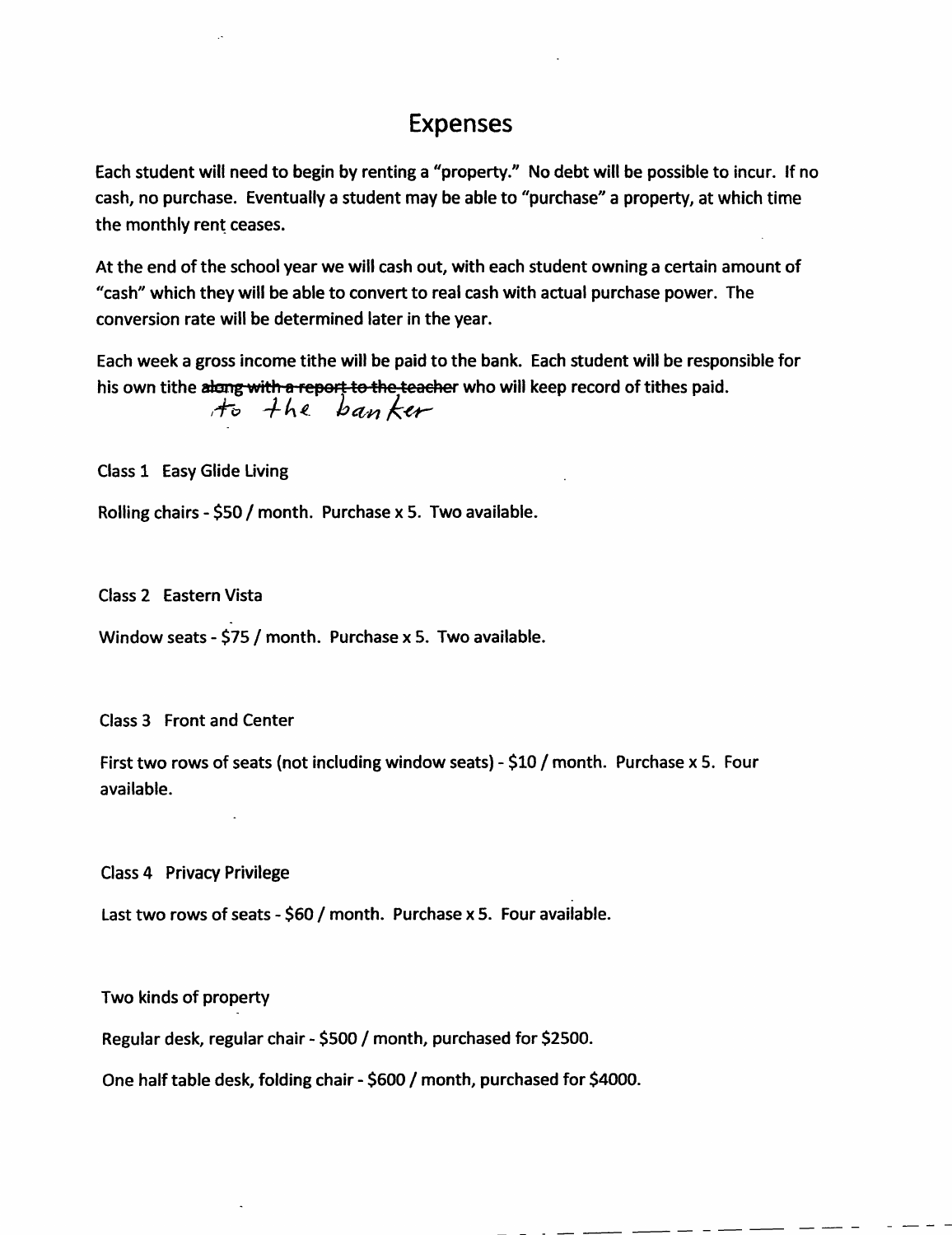**You may purchase someone else's property. They must rent from you (at the given rate) from then on, instead of renting from the bank. Property purchased is subject to 3% property tax** due at the end of the first semester, and again at the end of the school term. Property tax is **only** paid on purchased property, not rental property.

**Sloppy work (decided by teacher)-deduction up to \$40.**

**Each late assignment - \$50 to the bank.**

**Disrespect for any authority - \$75 to the bank.**

Each absence - \$10 / per day to the bank. Each tardy (up to 15 minutes late in the morning) - \$5

**Using chewinggum - \$30 fine.**

**Shirt tail out at non-recess times - \$25 each infraction.**

**Bonus Opportunities:**

**Special reports on any subject-300 words (\$20), <sup>400</sup> words (\$30), <sup>500</sup> words (\$40), <sup>600</sup> words (\$50), etc. Each report will include the number of words for the teacher to see. All reports must be satisfactory to the teacher to qualify for a bonus.**

**100% on spelling test-Any spelling test with 100% will provide <sup>a</sup> \$30 bonus.**

**A spelling test with one or two words misspelled is neutral. Any spelling test with more than two misspelled words will be penalized at the following rate: <sup>3</sup> words (\$3), 4 words (\$4), <sup>5</sup>** words (\$5), 6 words (\$6), up to 9. Ten or more misspelled words is penalized at a flat rate of **\$30 paid to the bank.**

**Arranging an educational field trip with the teacher (per teacher approval) - \$400**

**Each <sup>100</sup> pages of reading text, storybooks or otherwise - \$10 (Needs an accompanying paper listing the title, author, copyright date, and <sup>a</sup> synopsis along with <sup>a</sup> verifying parent's signature.)**

Each oral book report will garner \$40 in addition to the number of pages read if the grade is **<sup>22</sup>**/**22**.

Each soft drink free week will provide a \$50 bonus if it is verified by a statement from parents.

**Checking books for the Room 1teacher will provide <sup>a</sup> bonus decided by the Room 4 teacher.**

**Sermon Notes properly done and provided to the teacher-up to \$40.**

Got a good educational idea? Discuss it with the teacher and you may qualify for a bonus of ??? */Vlo\/ i£ — free. t^ J e e k \$S ~ o*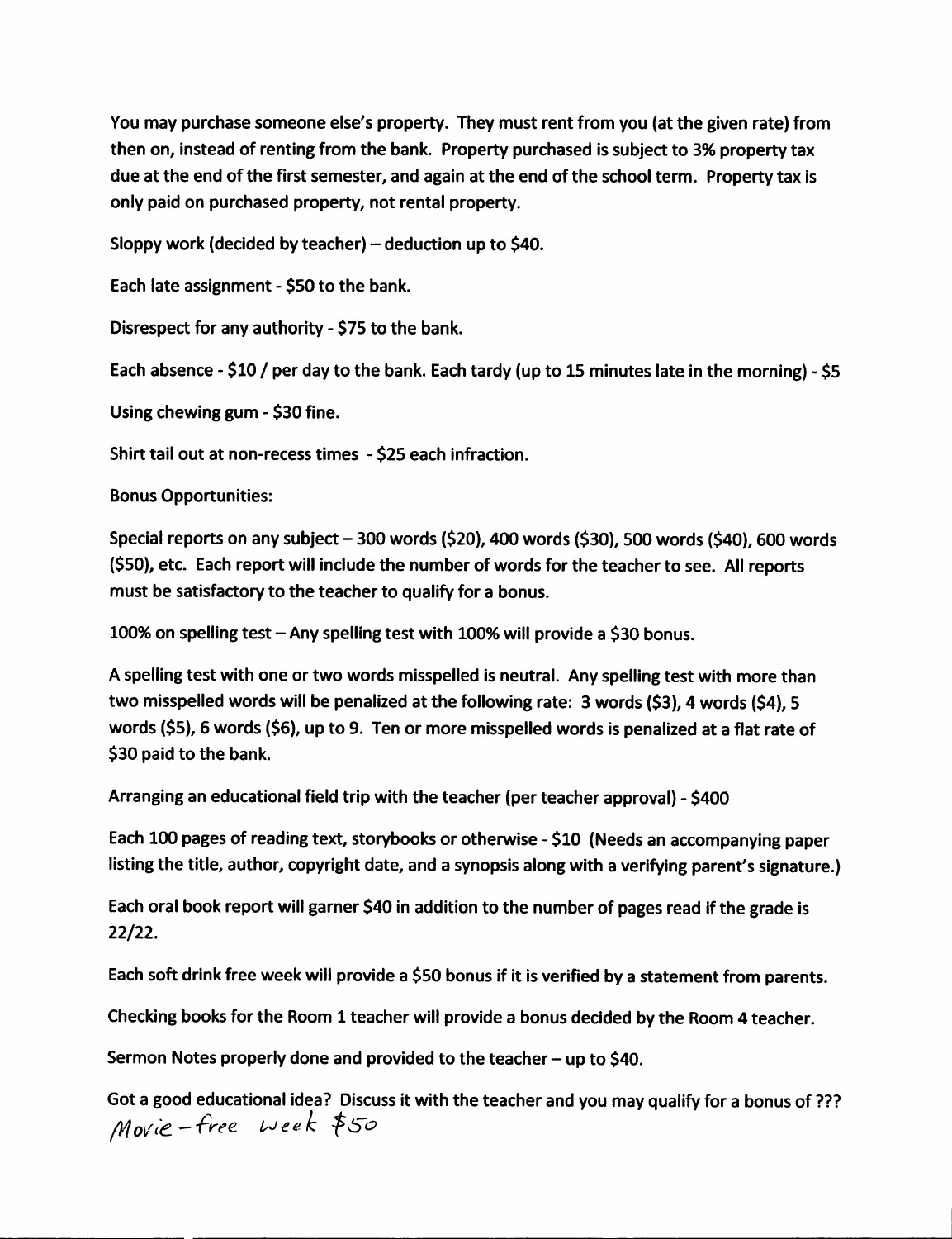| ۰. | ٧ |
|----|---|

| Name | Amount | Reason | Date | Paid |
|------|--------|--------|------|------|
|      |        |        |      |      |
|      |        |        |      |      |
|      |        |        |      |      |
|      |        |        |      |      |
|      |        |        |      |      |
|      |        |        |      |      |
|      |        |        |      |      |
|      |        |        |      |      |
|      |        |        |      |      |
|      |        |        |      |      |
|      |        |        |      |      |
|      |        |        |      |      |
|      |        |        |      |      |
|      |        |        |      |      |
|      |        |        |      |      |
|      |        |        |      |      |
|      |        |        |      |      |
|      |        |        |      |      |
|      |        |        |      |      |
|      |        |        |      |      |
|      |        |        |      |      |
|      |        |        |      |      |
|      |        |        |      |      |
|      |        |        |      |      |
|      |        |        |      |      |
|      |        |        |      |      |

**t**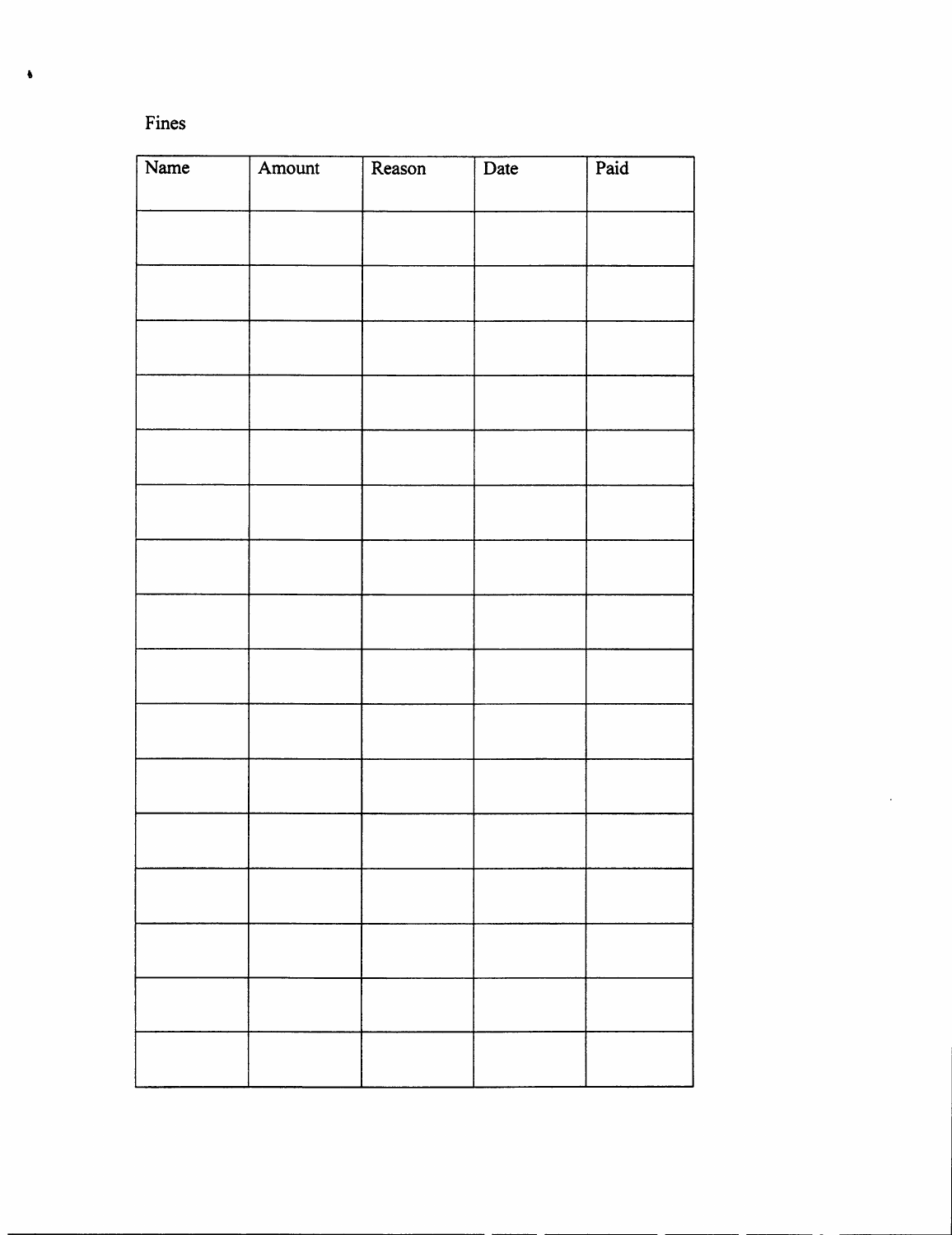|  |  |  |  |  | Name |  |
|--|--|--|--|--|------|--|
|--|--|--|--|--|------|--|

#### **PETTY CASH BOOK**

Date

|                          |                    |            |              |           | DISTRIBUTION OF PAYMENTS |  |       |  |                       |  |  |       |           |                |  |
|--------------------------|--------------------|------------|--------------|-----------|--------------------------|--|-------|--|-----------------------|--|--|-------|-----------|----------------|--|
| DATE                     | <b>EXPLANATION</b> | VO.<br>NO. | Salary       |           | Bonus                    |  | tithe |  | <sub>i</sub> offering |  |  | fines | purchases | <b>MUT fee</b> |  |
|                          |                    |            |              |           |                          |  |       |  |                       |  |  |       |           |                |  |
|                          |                    |            | $\mathbf{M}$ |           |                          |  |       |  |                       |  |  |       |           |                |  |
|                          |                    |            |              |           |                          |  |       |  |                       |  |  |       |           |                |  |
|                          |                    |            |              |           |                          |  |       |  |                       |  |  |       |           |                |  |
|                          |                    |            |              |           |                          |  |       |  |                       |  |  |       |           |                |  |
|                          |                    |            |              |           |                          |  |       |  |                       |  |  |       |           |                |  |
|                          |                    |            |              |           |                          |  |       |  |                       |  |  |       |           |                |  |
|                          | $\tau_{\rm e}$     |            |              |           |                          |  |       |  |                       |  |  |       |           |                |  |
| $\bullet$                |                    |            |              |           |                          |  |       |  |                       |  |  |       |           |                |  |
|                          |                    |            |              |           |                          |  |       |  |                       |  |  |       |           |                |  |
|                          |                    |            |              |           |                          |  |       |  |                       |  |  |       |           |                |  |
|                          |                    |            |              |           |                          |  |       |  |                       |  |  |       |           |                |  |
|                          |                    |            |              |           |                          |  |       |  |                       |  |  |       |           |                |  |
|                          |                    |            |              |           |                          |  |       |  |                       |  |  |       |           |                |  |
| ÷                        |                    |            |              |           |                          |  |       |  |                       |  |  |       |           |                |  |
|                          |                    |            |              |           |                          |  |       |  |                       |  |  |       |           |                |  |
|                          |                    |            |              |           |                          |  |       |  |                       |  |  |       |           |                |  |
|                          |                    |            |              |           |                          |  |       |  |                       |  |  |       |           |                |  |
|                          |                    |            |              |           |                          |  |       |  |                       |  |  |       |           |                |  |
|                          |                    |            |              |           |                          |  |       |  |                       |  |  |       |           |                |  |
|                          |                    |            |              | $\cdot$ 1 |                          |  |       |  |                       |  |  |       |           |                |  |
|                          | $\bullet$          |            |              |           |                          |  |       |  |                       |  |  |       |           |                |  |
| $\bullet$                |                    |            |              |           |                          |  |       |  |                       |  |  |       |           |                |  |
|                          |                    |            |              |           |                          |  |       |  |                       |  |  |       |           |                |  |
| $\overline{a}$           |                    |            |              |           |                          |  |       |  |                       |  |  |       |           |                |  |
|                          | $\ddot{i}$         |            |              |           |                          |  |       |  |                       |  |  |       |           |                |  |
|                          |                    |            |              |           |                          |  |       |  |                       |  |  |       |           |                |  |
| للقسي                    |                    |            |              | ij.       |                          |  |       |  |                       |  |  |       |           |                |  |
| $\mathbb{R}$             |                    |            |              |           |                          |  |       |  |                       |  |  |       |           |                |  |
| $\overline{\phantom{a}}$ |                    |            |              |           |                          |  | ñ.    |  | ₹,                    |  |  |       |           |                |  |
| $\sim 0.5$               |                    |            |              |           |                          |  |       |  |                       |  |  |       |           |                |  |
| $\frac{1}{\sqrt{2}}$     |                    |            |              |           |                          |  |       |  |                       |  |  |       |           |                |  |
| $\sim 40\%$              |                    |            |              |           |                          |  |       |  |                       |  |  |       |           |                |  |
|                          |                    |            |              |           |                          |  |       |  |                       |  |  |       |           |                |  |
|                          |                    |            |              |           |                          |  |       |  |                       |  |  |       |           |                |  |
|                          |                    |            |              |           |                          |  |       |  |                       |  |  |       |           |                |  |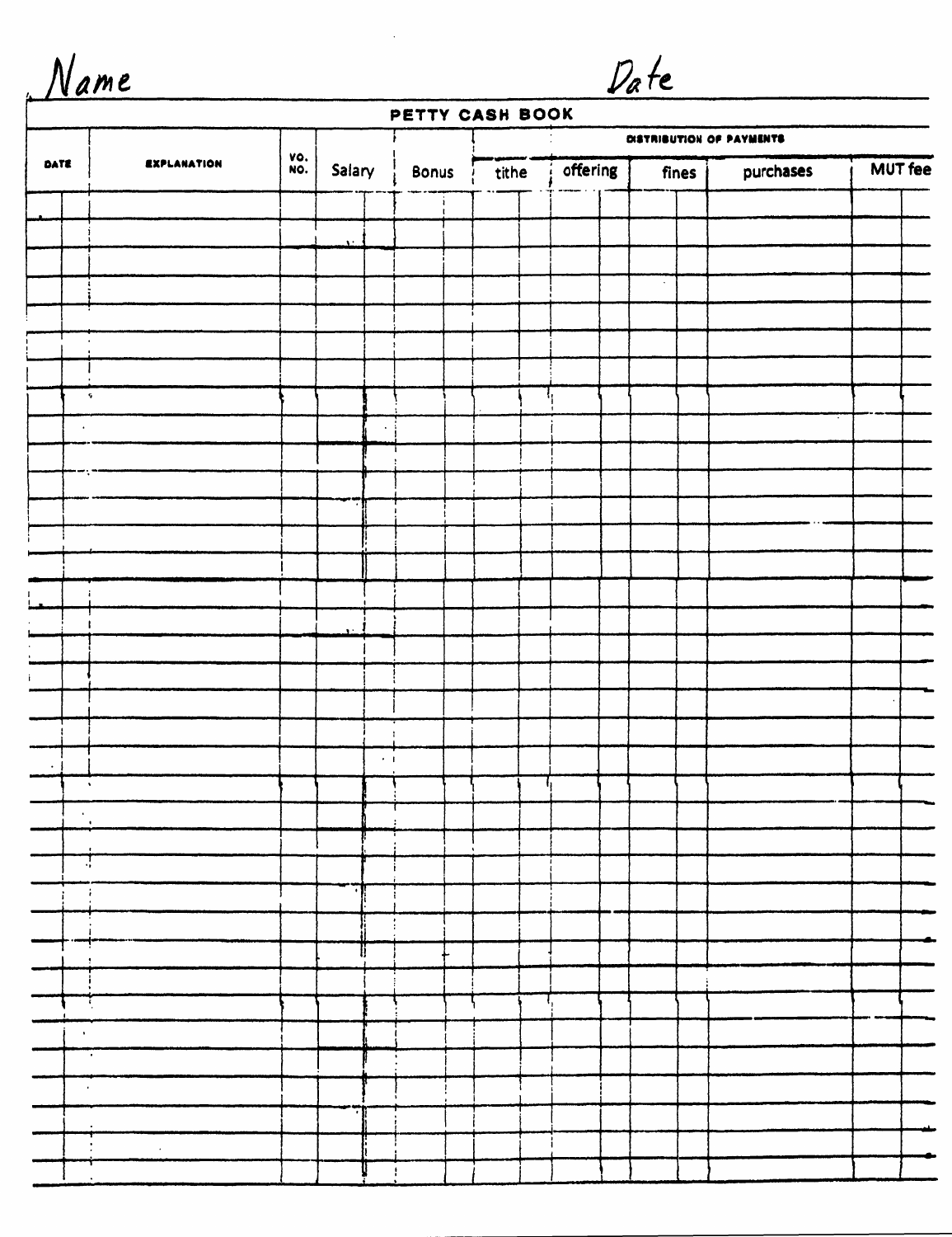Year -end Student Equity

| Name | Date |
|------|------|
| ---  |      |

 $\bar{\mathbf{z}}$ 

Amount

Total Fines

*Year*-*end* Student Equity

Name Date

 $\sim$ 

Amount

Total Fines

 $\mathcal{L}_{\text{max}}$ 

-•

ر<br>آتشمن